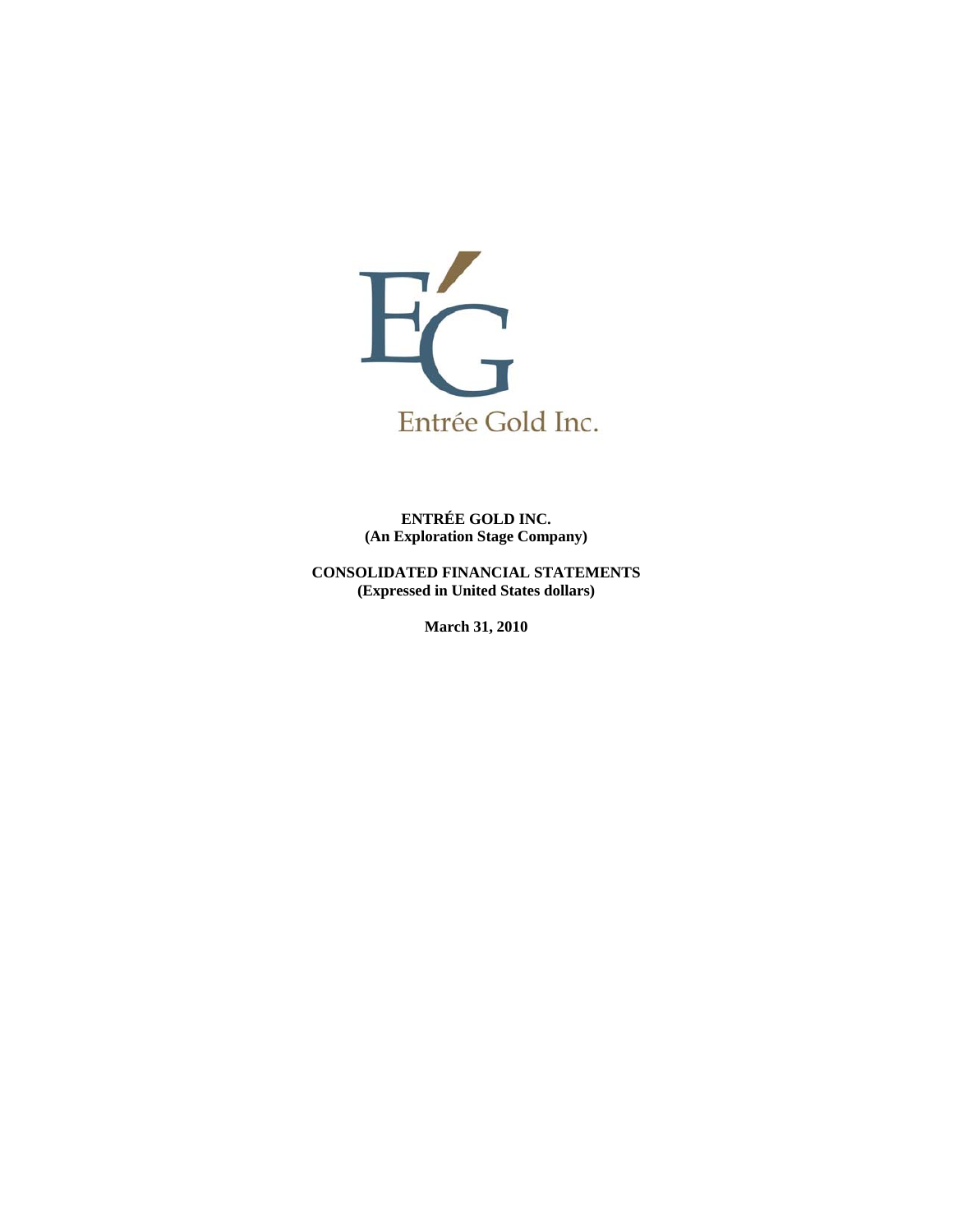(An Exploration Stage Company) CONSOLIDATED BALANCE SHEETS (Expressed in United States dollars)

|                                                                                                                                         | March 31,<br>2010<br>(Unaudited) | December 31,<br>2009         |
|-----------------------------------------------------------------------------------------------------------------------------------------|----------------------------------|------------------------------|
| <b>ASSETS</b>                                                                                                                           |                                  |                              |
| <b>Current</b>                                                                                                                          |                                  |                              |
| Cash and cash equivalents                                                                                                               | \$<br>39,326,284                 | \$<br>40,360,436             |
| Receivables                                                                                                                             | 208,277                          | 164,255                      |
| Receivables - Ivanhoe Mines                                                                                                             | 735,452                          | 699,293                      |
| Prepaid expenses                                                                                                                        | 676,708                          | 811,431                      |
| Total current assets                                                                                                                    | 40,946,721                       | 42,035,415                   |
| Deferred costs (Note 13)                                                                                                                | 669,462                          | 375,216                      |
| Investments (Note 4)                                                                                                                    | 2,358,123                        | 2,166,597                    |
| Equipment (Note 5)                                                                                                                      | 777,116                          | 770,562                      |
| Mineral property interests (Note 6)                                                                                                     | 374,999                          | 292,608                      |
| Other assets                                                                                                                            | 69,568                           | 69,568                       |
| Equity investment - joint venture (Notes 4 and 6)                                                                                       | 67,920                           | 94,154                       |
| <b>Total assets</b>                                                                                                                     | \$<br>45,263,909                 | \$<br>45,804,120             |
| <b>LIABILITIES AND STOCKHOLDERS' EQUITY</b>                                                                                             |                                  |                              |
| <b>Current</b>                                                                                                                          |                                  |                              |
| Accounts payable and accrued liabilities                                                                                                | \$<br>645,299                    | \$<br>1,160,912              |
| Loans payable to Ivanhoe Mines (Note 7)                                                                                                 | 716,919                          | 676,083                      |
| <b>Total liabilities</b>                                                                                                                | 1,362,218                        | 1,836,995                    |
| <b>Commitments</b> (Note 12)                                                                                                            |                                  |                              |
| <b>Stockholders' equity</b>                                                                                                             |                                  |                              |
| Common stock, no par value, unlimited number authorized, (Note 8)<br>97,482,314 (December 31, 2009 - 97,059,346) issued and outstanding | 117,616,250                      | 116,599,651                  |
| Additional paid-in capital                                                                                                              | 15,581,731                       | 15,905,963                   |
| Accumulated other comprehensive income:                                                                                                 |                                  |                              |
| Unrealized gain on available for sale securities                                                                                        | 684,819                          | 563,481                      |
| Foreign currency cumulative translation adjustment<br>Accumulated deficit during the exploration stage                                  | 796,097<br>(90, 777, 206)        | (480, 928)<br>(88, 621, 042) |
| Total stockholders' equity                                                                                                              | 43,901,691                       | 43,967,125                   |
| Total liabilities and stockholders' equity                                                                                              | \$<br>45,263,909                 | \$<br>45,804,120             |

**Nature of operations** (Note 2)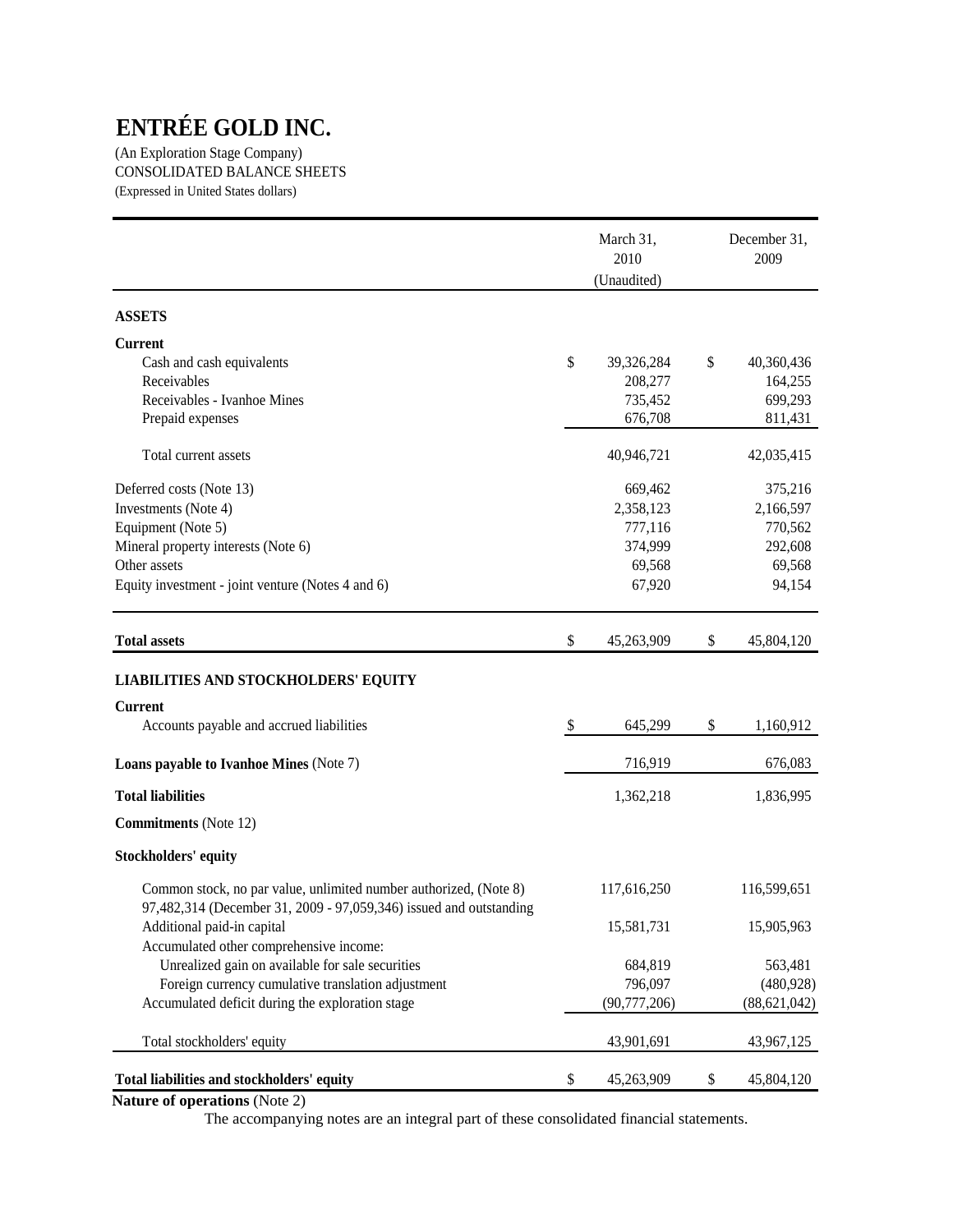(An Exploration Stage Company)

# CONSOLIDATED STATEMENTS OF OPERATIONS AND COMPREHENSIVE INCOME (LOSS)

(Unaudited)

(Expressed in United States dollars)

|                 |                                                           | Three Months<br>Ended<br>March 31,<br>2010 |    | Three Months<br>Ended<br>March 31,<br>2009 |                           | Inception<br>(July 19,1995) to<br>March 31,<br>2010 |
|-----------------|-----------------------------------------------------------|--------------------------------------------|----|--------------------------------------------|---------------------------|-----------------------------------------------------|
| <b>EXPENSES</b> |                                                           |                                            |    |                                            |                           |                                                     |
|                 | Depreciation (Note 5)                                     | 39,425                                     |    | 37,145                                     |                           | 916,531                                             |
|                 | Write-down of equipment                                   | 4,685                                      |    |                                            |                           | 128,501                                             |
|                 | Foreign exchange (gain) loss                              | (9,577)                                    |    | (14,908)                                   |                           | 171,647                                             |
|                 | Mineral property interests (Notes 6 and 8)                | 1,108,364                                  |    | 2,015,597                                  |                           | 55,957,950                                          |
|                 | General and administrative (Note 8)                       | 1,032,075                                  |    | 1,899,565                                  |                           | 35,406,787                                          |
|                 | <b>Loss from operations</b>                               | (2,174,972)                                |    | (3,937,399)                                |                           | (92, 581, 416)                                      |
|                 | Interest income                                           | 61,419                                     |    | 221,680                                    |                           | 4,715,455                                           |
|                 | Loss from equity investee (Note 4)                        | (42, 611)                                  |    |                                            |                           | (578, 714)                                          |
|                 | Fair value adjustment of asset                            |                                            |    |                                            |                           |                                                     |
|                 | backed commercial paper<br>(Note 4)                       |                                            |    |                                            |                           | (2,332,531)                                         |
| <b>Net loss</b> |                                                           | \$<br>$(2,156,164)$ \$                     |    | $(3,715,719)$ \$                           |                           | (90, 777, 206)                                      |
|                 | Comprehensive income (loss):                              |                                            |    |                                            |                           |                                                     |
|                 | Net loss                                                  | \$<br>$(2,156,164)$ \$                     |    | $(3,715,719)$ \$                           |                           | (90, 777, 206)                                      |
|                 | Unrealized gain on available for sale securities (Note 4) | 121,338                                    |    |                                            |                           | 684,819                                             |
|                 | Foreign currency translation adjustment                   | 1,277,025                                  |    | (1,303,901)                                |                           | 796,097                                             |
|                 | Comprehensive income (loss)                               | \$<br>(757, 801)                           | -S | (5,019,620)                                | $\boldsymbol{\mathsf{S}}$ | (89, 296, 290)                                      |
|                 | Basic and diluted loss per share                          | \$<br>$(0.02)$ \$                          |    | (0.04)                                     |                           |                                                     |
|                 | Weighted average number of shares outstanding             | 97,074,346                                 |    | 94,570,231                                 |                           |                                                     |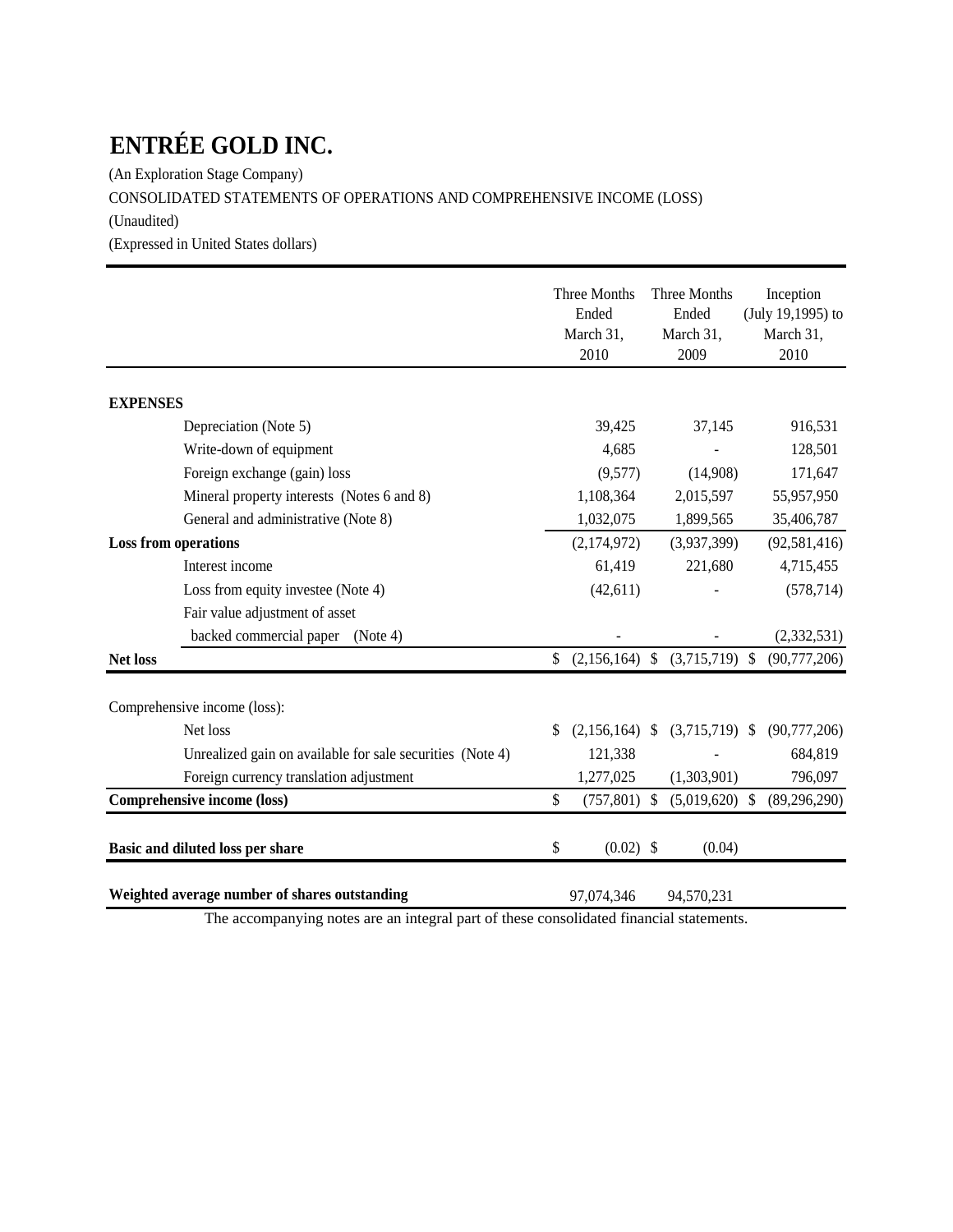(An Exploration Stage Company) CONSOLIDATED STATEMENT OF STOCKHOLDERS' EQUITY (Unaudited) (Expressed in United States dollars)

|                                                  | Number of<br><b>Shares</b> | Common<br>Stock   | Additional<br>Paid-in Capital | Accumulated<br>Other<br>Comprehensive<br>Income | Accumulated<br>Deficit<br>During the<br>Exploration<br>Stage | Total<br>Stockholders'<br>Equity |
|--------------------------------------------------|----------------------------|-------------------|-------------------------------|-------------------------------------------------|--------------------------------------------------------------|----------------------------------|
| Balance, March 31, 2009                          | 94,580,898                 | \$<br>112,016,505 | \$<br>15,073,996              | \$<br>(8,714,831)                               | \$<br>(75, 234, 507)                                         | \$<br>43, 141, 163               |
| Shares issued:                                   |                            |                   |                               |                                                 |                                                              |                                  |
| Exercise of stock options                        | 50,000                     | 93,453            | (44, 187)                     |                                                 |                                                              | 49,266                           |
| Stock-based compensation                         |                            |                   | 25,613                        |                                                 |                                                              | 25,613                           |
| Foreign currency translation adjustment          |                            |                   |                               | 3,612,193                                       |                                                              | 3,612,193                        |
| Unrealized gain on available for sale securities |                            |                   |                               | 341,903                                         |                                                              | 341,903                          |
| Net loss                                         |                            |                   |                               |                                                 | (3,725,832)                                                  | (3,725,832)                      |
| <b>Balance, June 30, 2009</b>                    | 94,630,898                 | 112,109,958       | 15,055,422                    | (4,760,735)                                     | (78,960,339)                                                 | 43,444,306                       |
| Shares issued:                                   |                            |                   |                               |                                                 |                                                              |                                  |
| Exercise of stock options                        | 449,500                    | 886,443           | (385, 812)                    |                                                 |                                                              | 500,631                          |
| Mineral property interests                       | 72,500                     | 130,056           |                               |                                                 |                                                              | 130,056                          |
| Foreign currency translation adjustment          |                            |                   |                               | 3,590,242                                       |                                                              | 3,590,242                        |
| Unrealized gain on available for sale securities |                            |                   |                               | 133,638                                         |                                                              | 133,638                          |
| Net loss                                         |                            |                   |                               |                                                 | (3,620,927)                                                  | (3,620,927)                      |
| Balance, September 30, 2009                      | 95,152,898                 | 113,126,457       | 14,669,610                    | (1,036,855)                                     | (82, 581, 266)                                               | 44,177,946                       |
| Shares issued:                                   |                            |                   |                               |                                                 |                                                              |                                  |
| Exercise of stock options                        | 1,856,448                  | 3,350,643         | (1,620,490)                   |                                                 |                                                              | 1,730,153                        |
| Mineral property interests                       | 50,000                     | 122,551           |                               |                                                 |                                                              | 122,551                          |
| Stock-based compensation                         |                            |                   | 2,856,843                     |                                                 |                                                              | 2,856,843                        |
| Foreign currency translation adjustment          |                            |                   |                               | 1.031.468                                       |                                                              | 1,031,468                        |
| Unrealized gain on available for sale securities |                            |                   |                               | 87,940                                          |                                                              | 87,940                           |
| Net loss                                         |                            |                   |                               | $\overline{a}$                                  | (6,039,776)                                                  | (6,039,776)                      |
| Balance, December 31, 2009                       | 97,059,346                 | 116,599,651       | 15,905,963                    | 82,553                                          | (88, 621, 042)                                               | 43,967,125                       |
| Shares issued:                                   |                            |                   |                               |                                                 |                                                              |                                  |
| Exercise of stock options                        | 392,968                    | 934,208           | (324, 232)                    |                                                 |                                                              | 609,976                          |
| Mineral property interests                       | 30,000                     | 82,391            |                               |                                                 |                                                              | 82,391                           |
| Foreign currency translation adjustment          |                            |                   |                               | 1,277,025                                       |                                                              | 1,277,025                        |
| Unrealized gain on available for sale securities |                            |                   |                               | 121,338                                         |                                                              | 121,338                          |
| Net loss                                         |                            |                   |                               |                                                 | (2,156,164)                                                  | (2,156,164)                      |
| Balance, March 31, 2010                          | 97,482,314                 | \$<br>117,616,250 | \$<br>15,581,731              | \$<br>1,480,916                                 | \$<br>(90, 777, 206)                                         | \$<br>43,901,691                 |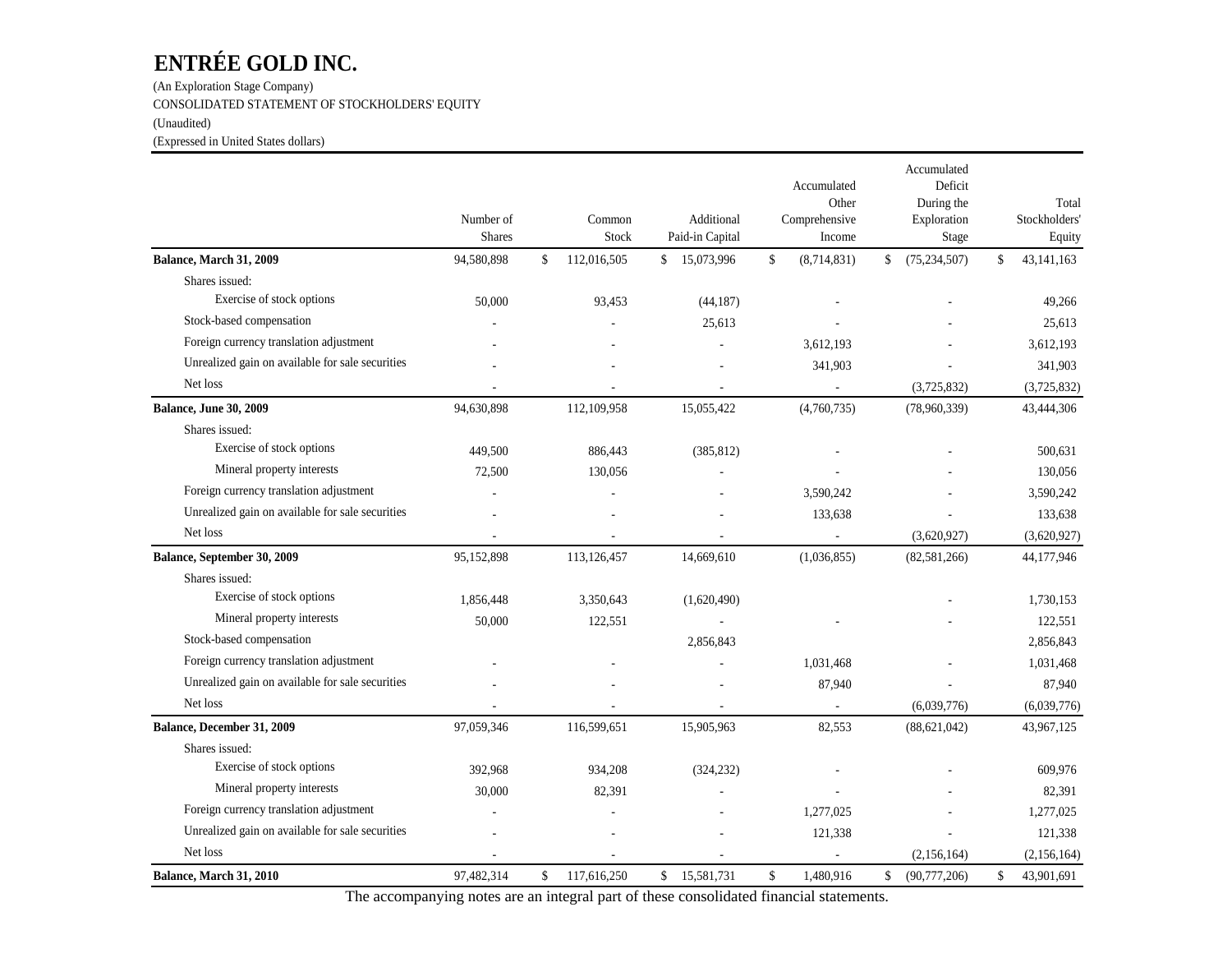(An Exploration Stage Company) CONSOLIDATED STATEMENTS OF CASH FLOWS (Unaudited) (Expressed in United States dollars)

|                                                    |                   | Inception              |                  |
|----------------------------------------------------|-------------------|------------------------|------------------|
|                                                    | Three Months      | Three Months           | (July 19,        |
|                                                    | Ended             | Ended                  | 1995) to         |
|                                                    | March 31,         | March 31,              | March 31,        |
|                                                    | 2010              | 2009                   | 2010             |
| <b>CASH FLOWS FROM OPERATING ACTIVITIES</b>        |                   |                        |                  |
| Net loss                                           | \$<br>(2,156,164) | $(3,715,719)$ \$<br>\$ | (90,777,206)     |
| Items not affecting cash:                          |                   |                        |                  |
| Depreciation                                       | 39,425            | 37,145                 | 916,531          |
| Stock-based compensation                           |                   | 1,301,221              | 17,656,876       |
| Fair value adjustment of asset backed              |                   |                        |                  |
| commercial paper                                   |                   |                        | 2,332,531        |
| Write-down of equipment                            | 4,685             |                        | 128,501          |
| Escrow shares compensation                         |                   |                        | 2,001,832        |
| Mineral property interest paid in                  |                   |                        |                  |
| stock and warrants                                 |                   | 22,515                 | 4,052,698        |
| Loss from equity investee                          | 42,611            |                        | 578,714          |
| Other items not affecting cash                     | 4,691             |                        | 76,866           |
| Changes in assets and liabilities:                 |                   |                        |                  |
| Receivables                                        | (37,746)          | (222, 865)             | (197, 143)       |
| Receivables - Ivanhoe Mines                        | (14, 333)         |                        | (656, 127)       |
| Prepaid expenses                                   | 154,329           | (241, 490)             | (585,090)        |
| Accounts payable and accrued liabilities           | (374, 516)        | (188, 642)             | 487,010          |
| Net cash used in operating activities              | (2,337,018)       | (3,007,835)            | (63,984,007)     |
| <b>CASH FLOWS FROM FINANCING ACTIVITIES</b>        |                   |                        |                  |
| Proceeds from issuance of capital stock            | 609,976           |                        | 112,601,711      |
| Share issue costs                                  |                   |                        | (3,545,920)      |
| Loan payable to Ivanhoe Mines                      |                   |                        | 376,230          |
| Net cash provided by financing activities          | 609,976           |                        | 109,432,021      |
| <b>CASH FLOWS FROM INVESTING ACTIVITIES</b>        |                   |                        |                  |
|                                                    |                   |                        |                  |
| Deferred acquisition costs                         | (432, 340)        |                        | (509, 439)       |
| Mineral property interest                          |                   |                        | (38,219)         |
| Deposits                                           |                   |                        | (69, 568)        |
| Joint venture - Ivanhoe Mines                      |                   |                        | (366, 595)       |
| Purchase of asset backed                           |                   |                        |                  |
| commercial paper                                   |                   |                        | (4,031,122)      |
| Acquisition of equipment                           | (27, 694)         | (29,790)               | (1,711,779)      |
| Net cash used in investing activities              | (460, 034)        | (29,790)               | (6,726,722)      |
| Effect of foreign currency translation on cash and |                   |                        |                  |
| cash equivalents                                   | 1,152,924         | (1,150,776)            | 604,992          |
| Change in cash and cash equivalents                |                   |                        |                  |
| during the period                                  | (1,034,152)       | (4,188,401)            | 39,326,284       |
| Cash and cash equivalents, beginning of period     | 40,360,436        | 45,212,815             |                  |
| Cash and cash equivalents, end of period           | \$39,326,284      | 41,024,414<br>\$       | \$<br>39,326,284 |
|                                                    | \$                | \$                     |                  |
| Cash paid for interest during the period           |                   |                        |                  |
| Cash paid for income taxes during the period       | \$                | \$                     |                  |

Supplemental disclosure with respect to cash flows (Note 11)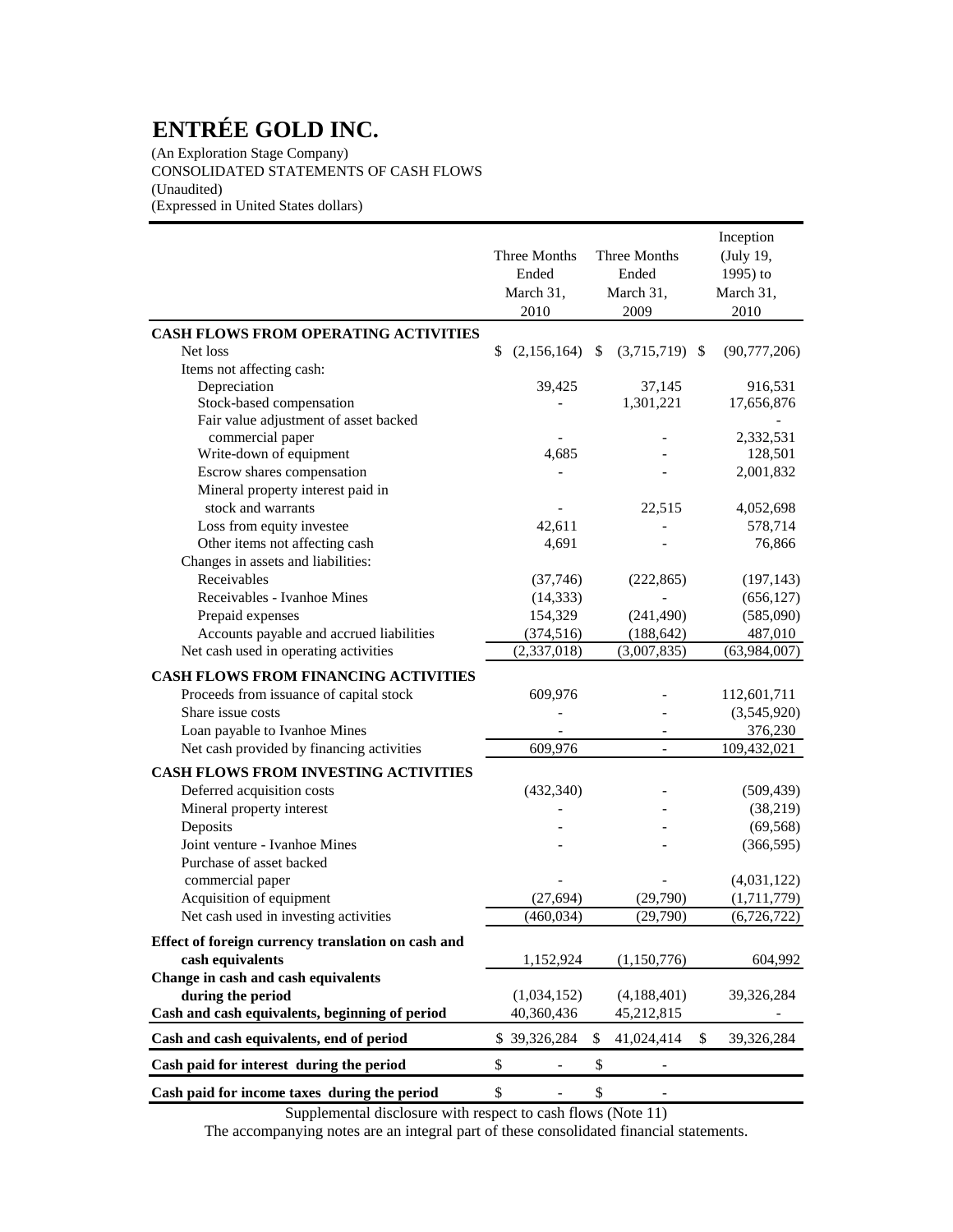#### **1. BASIS OF PRESENTATION**

The interim period financial statements have been prepared by the Company in conformity with generally accepted accounting principles in the United States of America. The preparation of financial data is based on accounting principles and practices consistent with those used in the preparation of annual financial statements, and in the opinion of management these financial statements contain all adjustments necessary (consisting of normally recurring adjustments) to present fairly the financial information contained therein. Certain information and footnote disclosure normally included in the financial statements prepared in conformity with generally accepted accounting principles in the United States of America have been condensed or omitted. These interim period statements should be read together with the most recent audited financial statements and the accompanying notes for the year ended December 31, 2009. The results of operations for the three months ended March 31, 2010 are not necessarily indicative of the results to be expected for the year ending December 31, 2010.

# **2. NATURE OF OPERATIONS**

The Company was incorporated under the laws of the Province of British Columbia on July 19, 1995 and continued under the laws of the Yukon Territory on January 22, 2003. On May 27, 2005, the Company changed the governing jurisdiction from the Yukon Territory to British Columbia by continuing into British Columbia under the British Columbia *Business Corporation Act.* The Company's principal business activity is the exploration of mineral property interests. To date, the Company has not generated significant revenues from its operations and is considered to be in the exploration stage.

All amounts are expressed in United States dollars, except for certain per share amounts denoted in Canadian dollars ("C\$").

# **3. SIGNIFICANT ACCOUNTING POLICIES**

These consolidated financial statements follow the same significant accounting principles as those outlined in the notes to the audited consolidated financial statements for the year ended December 31, 2009.

#### **4. INVESTMENTS**

#### *Asset Backed Commercial Paper*

The Company owns Asset Backed Notes ('AB Notes') with a face value of C\$4,007,068. The Company has designated the notes as "available for sale" and the notes are recorded at fair value.

During the fiscal quarter, the fair market value of the AB Notes was positively impacted by a number of factors. The largest impact on price was due to the continued improvement in general corporate credit market conditions over the quarter. In total, all of the bond cohorts shown experienced a decline in yield from the beginning of the quarter to the end. The decrease in credit risk impacts the intrinsic value of the AB Notes due to a general lowering of default risk and a decrease in the likelihood that credit risk limits built into the AB Notes will be exceeded. Accordingly, the Required Yields on the AB Notes has been generally reduced to reflect easing in the credit markets, which in turn increased their value as at March 31, 2010.

The MAV2 Pooled Notes Classes A-1 and A-2 accrue interest at a rate of 3-month CDOR minus 50 basis points. In assessing the fair value of the Notes, it has been predicted that they will not pay interest so long as the prevailing market interest rates persist at the currently very low levels. This assumption was borne out in the payment period ending January 7, 2010, for which no interest was accrued or payable on these Notes. Based on signals from the Bank of Canada and movements in the interest rate market, we continue to predict that these Notes will not pay interest until mid-2010 or for the next 2 quarterly payment periods.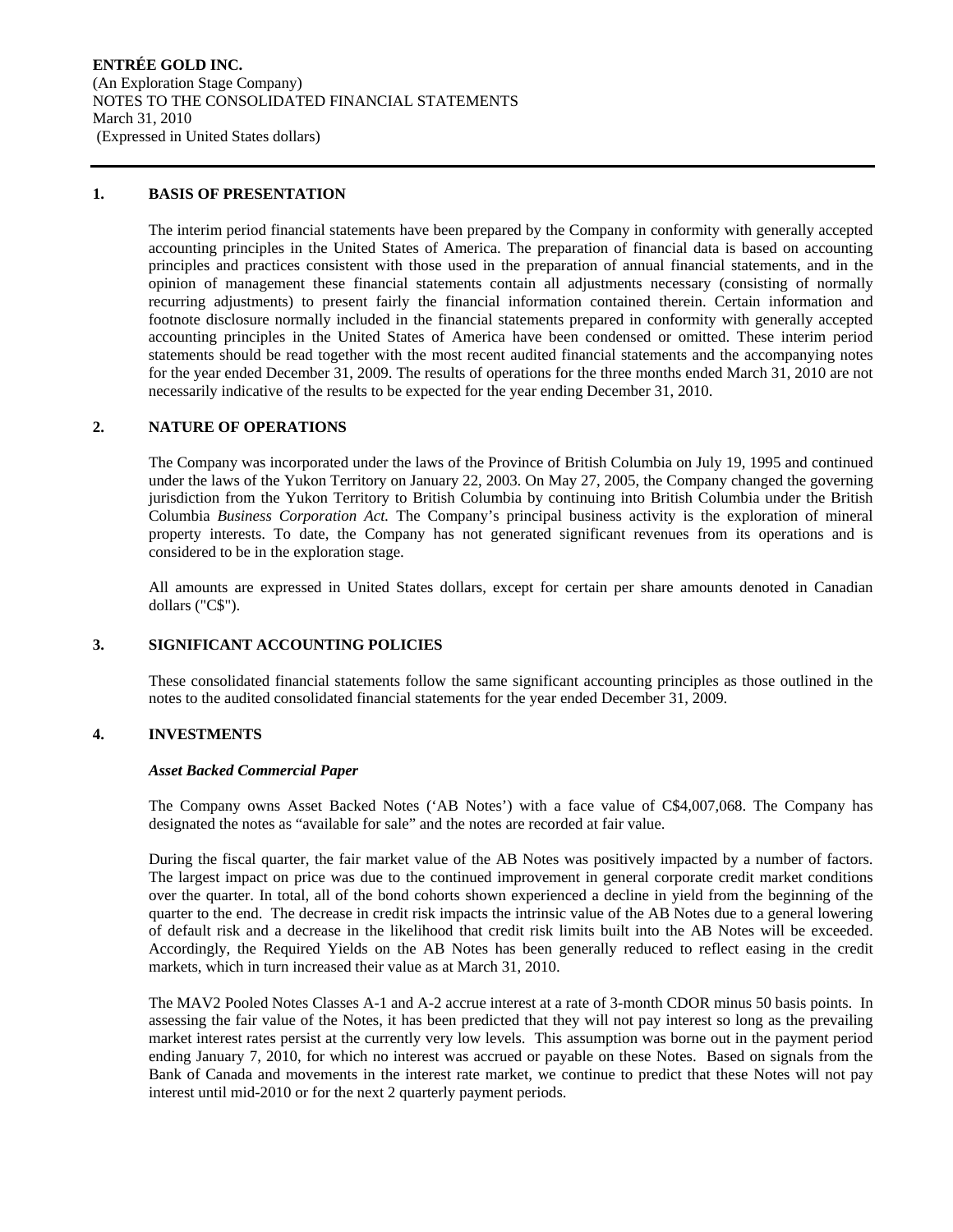# **4. INVESTMENTS** (cont'd...)

#### *Asset Backed Commercial Paper* (cont'd...**)**

During 2010, the Company received a principal pay-down on the A-1 Notes in the amount of \$6,297. This payment resulted from a retroactive adjustment of errors made by the Administrator of the MAV Notes in 2009. The impact on overall valuation of the portfolio was minimal and considered immaterial.

The impact of these positive factors was an increase in fair market value in the period. As a result of this analysis, the Company has estimated the fair market value of its AB Notes investment to be C\$2,394,910 as at March 31, 2010 (December 31, 2009 – C\$2,267,560). Accordingly, the Company has recorded an unrealized gain of \$121,338 in other comprehensive income (March 31, 2009 – \$Nil).

The table below summarizes the Company's valuation.

| Restructuring categories         | C\$ thousands |                |                |                   |
|----------------------------------|---------------|----------------|----------------|-------------------|
|                                  | Face value    | Mar 31/2010    | Dec 31/2009    | Expected maturity |
|                                  |               | C\$ Fair value | C\$ Fair value | date              |
| <b>MAV 2 Notes</b>               |               | estimate*      | estimate       |                   |
| A1 (rated A)                     | 1,960,231     | 1,443,250      | 1,388,866      | 12/20/2016        |
| A2 (rated BBB)                   | 1,630,461     | 890,815        | 826,653        | 12/20/2016        |
| B                                | 295,974       | 59,641         | 50,836         | 12/20/2016        |
| C                                | 120,402       | 1,204          | 1,205          | 12/20/2016        |
| <b>Total original investment</b> | 4,007,068     | 2,394,910      | 2,267,560      |                   |
|                                  |               |                |                |                   |

\* - the range of fair values estimated by the Company varied between C\$2.2 million and C\$2.6 million

- the total United States dollars fair value of the investment at March 31, 2010 is \$2,358,123 (Dec 31, 2009 - \$2,166,597).

We believe we have utilized an appropriate methodology to estimate fair value. However, there can be no assurance that management's estimate of potential recovery as at March 31, 2010 is accurate. Subsequent adjustments, either materially higher or lower, may be required in future reporting periods.

# *Equity Method Investment*

The Company has a 20% equity investment in a joint venture with Oyu Tolgoi LLC, a subsidiary of Ivanhoe Mines Ltd. (Note 6). At March 31, 2010, the Company's investment in the joint venture was \$67,920 (December 31, 2009 - \$94,154). The Company's share of the loss of the joint venture is \$42,611 for the three months ended March 31, 2010 (March 31, 2009 - \$Nil).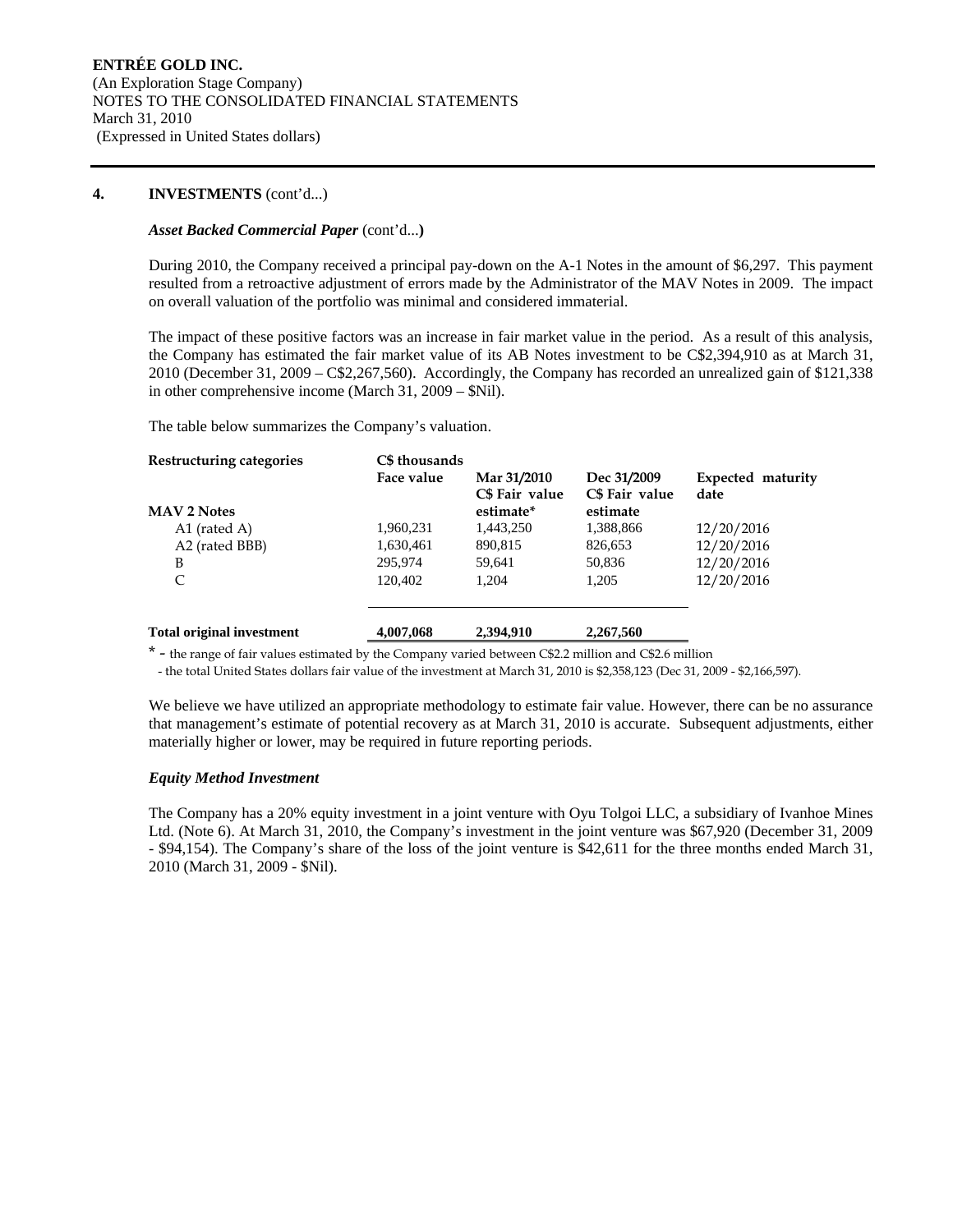# **5 EQUIPMENT**

|                    |                                                          |             | March 31, 2010 |         |   |                             |   |                   |     |         |    | December 31, 2009 |  |  |
|--------------------|----------------------------------------------------------|-------------|----------------|---------|---|-----------------------------|---|-------------------|-----|---------|----|-------------------|--|--|
|                    | Accumulated<br>Net Book<br>Depreciation<br>Value<br>Cost |             |                | Cost    |   | Accumulated<br>Depreciation |   | Net Book<br>Value |     |         |    |                   |  |  |
|                    |                                                          |             |                |         |   |                             |   |                   |     |         |    |                   |  |  |
| Office equipment   | \$                                                       | 123,256     | -S             | 68.774  | S | 54.482                      | S | 126.873           | \$. | 68,095  | S  | 58,778            |  |  |
| Computer equipment |                                                          | 566,688     |                | 293,572 |   | 273,116                     |   | 533,022           |     | 265,491 |    | 267,531           |  |  |
| Field equipment    |                                                          | 496,110     |                | 227,068 |   | 269,042                     |   | 472,495           |     | 210,987 |    | 261,508           |  |  |
| <b>Buildings</b>   |                                                          | 429,453     |                | 248,977 |   | 180,476                     |   | 416,734           |     | 233,989 |    | 182,745           |  |  |
|                    |                                                          | \$1,615,507 | \$             | 838.391 |   | \$777.116                   |   | \$1.549.124       | \$. | 778,562 | S. | 770.562           |  |  |

# **6. MINERAL PROPERTY INTERESTS**

Title to mineral property interests involves certain inherent risks due to the difficulties of determining the validity of certain claims as well as the potential for problems arising from the frequently ambiguous conveyancing history characteristic of many mineral property interests. The Company has investigated title to its mineral property interests and, to the best of its knowledge, title to the mineral property interests are in good standing. A portion of the Shivee Tolgoi licence and all of the Javhlant licence are subject to the joint venture with Ivanhoe Mines.

#### **Lookout Hill**

Three licences comprise the Company's Lookout Hill property located within the South Gobi region of Mongolia. One of the Company's wholly-owned Mongolian subsidiaries, Entrée LLC, is the registered owner of the two mining licences (Shivee Tolgoi and Javhlant). Our other wholly-owned Mongolian subsidiary, Entree Resources LLC, is the registered owner of the Togoot mineral exploration licence. The Togoot exploration licence had an expiry date of March 30, 2010 but is still valid pending completion of the mining licence application process. Entrée is actively working to achieve conversion of a significant portion of the Togoot exploration licence to a mining licence. The Company owns a 100% interest in the portions of the licences held outside the Entrée-Ivanhoe joint venture, and 20 or 30% interest in portions held within the Entree-Ivanhoe joint venture.

The Shivee Tolgoi mining license was issued for a 30 year term in October 2009 and has right of renewal for a further two 20 year terms. The Javhlant mining license was issued for a 30 year term in October 2009 and has right of renewal for a further two 20 year terms.

The total estimated annual fees in order to maintain the Shivee Tolgoi and Javhlant mining licences in good standing is approximately \$1,100,000. Approximately \$600,000 of this amount would be recoverable from the joint venture with Ivanhoe Mines, which is described further below.

The Company entered into an arm's-length Equity Participation and Earn-In Agreement (the "Earn-In Agreement") in October 2004 with Ivanhoe Mines Ltd. This agreement was subsequently assigned to a subsidiary of Ivanhoe Mines Ltd., Oyu Tolgoi LLC (formerly known as Ivanhoe Mines Mongolia Inc. XXK), (collectively, "Ivanhoe Mines"). The Earn-in Agreement provided that Ivanhoe Mines would have the right, subject to certain conditions outlined in the Earn-in Agreement, to earn a participating interest in mineral exploration and, if warranted, development and mining project on a portion of the Lookout Hill property (the "Joint Venture Property").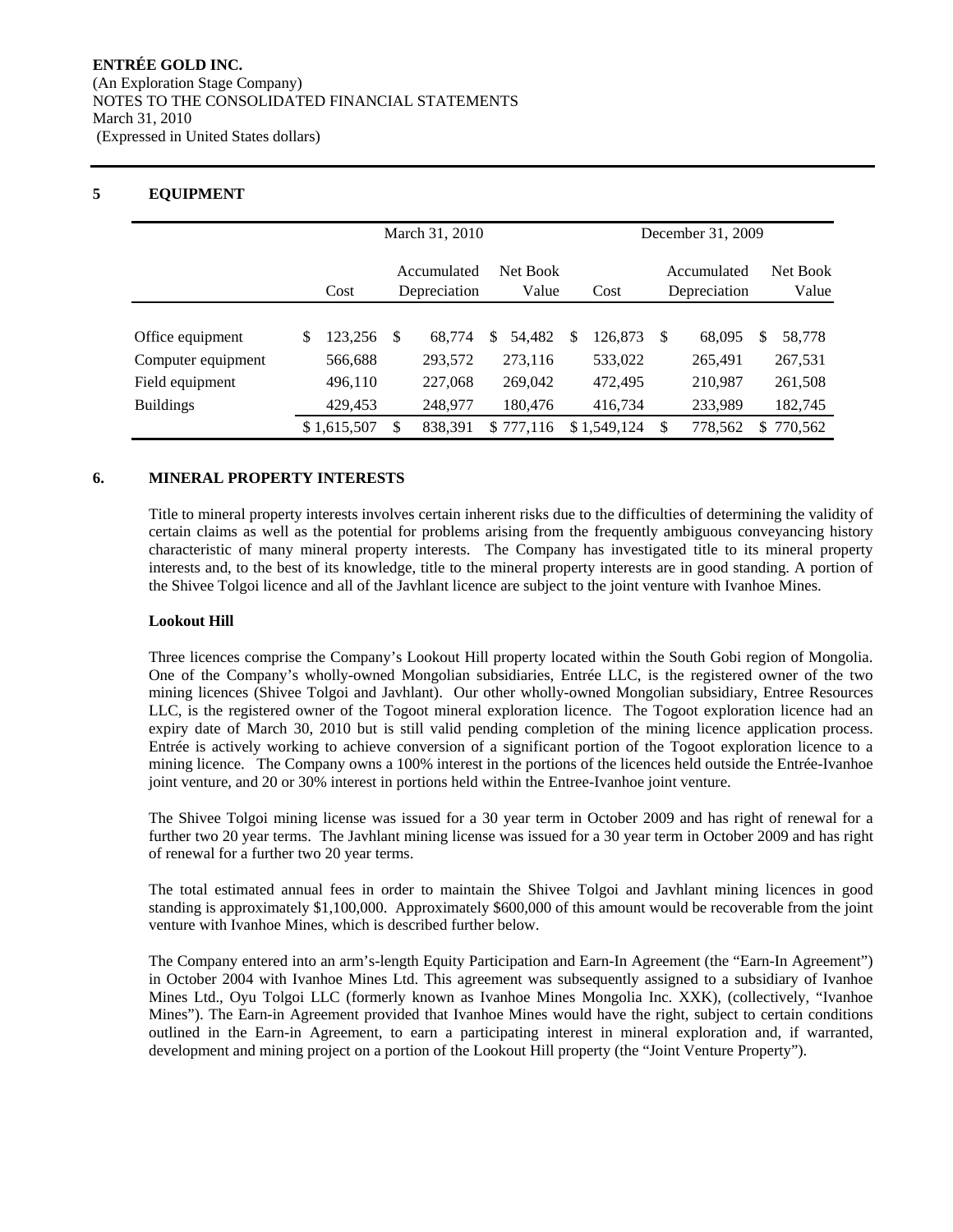#### 6**. MINERAL PROPERTY INTERESTS** (cont'd…)

As of June 30, 2008, Ivanhoe Mines had expended a total of \$35 million on exploration on the Joint Venture Property and in accordance with the Earn-In Agreement, the Company and Ivanhoe Mines formed a joint venture on terms annexed to the Earn-In Agreement.

As of March 31, 2010, the joint venture had expended approximately \$2.6 million (March 31, 2009 - \$1.9 million) in mineral property interests to advance the project. Under the terms of the Earn-in Agreement, Ivanhoe Mines advanced to the Company the required cash participation amount charging interest at prime plus 2% (Note 7).

# **Manlai**

The Manlai exploration licence was issued March 9, 2001 and returned to the Mongolian government in January 2010.

# **Empirical**

In July 2007, the Company entered into an agreement with Empirical Discovery, LLC ("Empirical") to explore for and develop certain mineral targets in southeastern Arizona and adjoining southwestern New Mexico. Under the terms of the agreement, the Company has the option to acquire an 80% interest in any of the properties by incurring exploration expenditures totalling a minimum of \$1.9 million and issuing 300,000 shares within 5 years of acceptance of the agreement. If the Company exercises its option, Empirical may elect within 90 days to retain a 20% participating interest or convert to a 2% NSR (net smelter return) royalty, half of which may be purchased for \$2 million. Per the terms of the agreement, the Company issued 15,000 shares in August 2007, 20,000 shares in August 2008, and 35,000 shares in August 2009.

#### **Lordsburg**

The Lordsburg project is one of the targets advanced under the 2007 Empirical agreement. The Company determined that based on favourable preliminary results this project warranted significant exploration.

#### **Bisbee**

In January 2008, the Company entered into a second agreement with Empirical whereby the Company has the option to acquire an 80% interest in any of the properties by incurring exploration expenditures totaling a minimum of \$1.9 million and issuing 150,000 shares within 5 years of the anniversary of TSX acceptance of the agreement (February 13, 2008). If the Company exercises its option, Empirical may elect within 90 days to retain a 20% participating interest or convert to a 2% NSR royalty, half of which may be purchased for \$2 million. Upon entering this agreement, the Company issued 10,000 shares to Empirical as per the terms of the agreement. Under the terms of the agreement, a further 20,000 shares were issued to Empirical in February 2009 and another 30,000 shares in February 2010.

#### **Huaixi**

In November 2007, the Company entered into an agreement with the Zhejiang No. 11 Geological Brigade to explore for copper within three prospective contiguous exploration licences in Pingyang County, Zhejiang Province, People's Republic of China. The Company has agreed to spend \$3 million to fund exploration activities on the licences over a four year period in order to earn a 78% interest while the Zhejiang No. 11 Geological Brigade would then hold a 22% interest.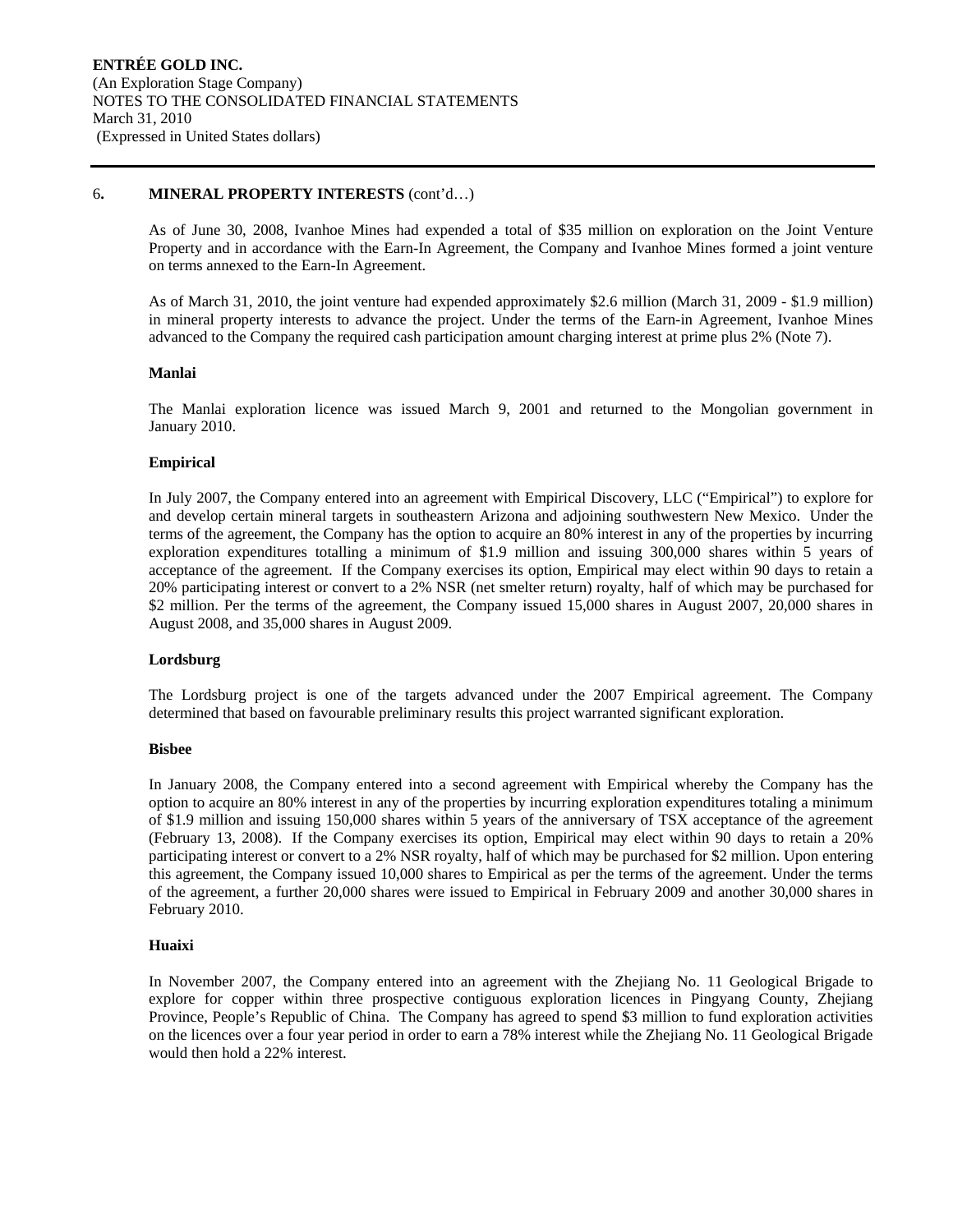# **6. MINERAL PROPERTY INTERESTS** (cont'd…)

# **Blackjack**

In July 2009, the Company entered into an agreement with HoneyBadger Exploration Inc. ("HoneyBadger") whereby the Company may acquire up to an 80% interest in a portion of the Yerington West Project, known as the Blackjack Property. The Company may exercise its first option to acquire 51% after incurring minimum expenditures of \$900,000 in the first year of exploration and issuing 37,500 shares and reimbursing HoneyBadger for up to \$206,250 of expenditures previously incurred on the property. The Company may increase its interest by a further 29% (to 80% in total) by making payments of \$375,000 and issuing 375,000 shares within 3 years. In August 2009, the Company issued 37,500 shares to HoneyBadger per the terms of the agreement. The Company has committed to carry HoneyBadger through the completion of 10,000 metres of drilling, including any done within the first year.

# **Roulette**

In September, 2009, the Company entered into an agreement with Bronco Creek Exploration Inc. ("Bronco Creek") to acquire an 80% interest in the Roulette Property which adjoins and is directly south of the Blackjack Property currently under option with HoneyBadger. Under the terms of the agreement, the Company may acquire an 80% interest in the Roulette Property by incurring expenditures of \$1,000,000, making cash payments of \$140,000 and issuing 85,000 shares within three years. The minimum expenditure required in Year 1 is \$300,000, along with cash payments totalling \$90,000 and issuance of 72,500 shares. Per the terms of the agreement, the Company issued 50,000 shares in November 2009 and made payments totalling \$40,000.

# **Crystal**

In September 2009, the Company reached an agreement with Taiga Consultants Ltd. to acquire the Crystal Property. The Company may acquire a 100% interest, subject to a 1% NSR royalty, in the Crystal Property after completing C\$500,000 in exploration expenditures and issuing 100,000 shares. One half of the NSR can be purchased by the Company for C\$500,000.

The capitalized mineral property acquisition costs for the Empirical, Bisbee, Blackjack and Roulette properties for the three months ended March 31, 2010 was \$82,391 (December 31, 2009 – \$292,608). The total capitalized mineral property acquisition costs to March 31, 2010 were \$374,999.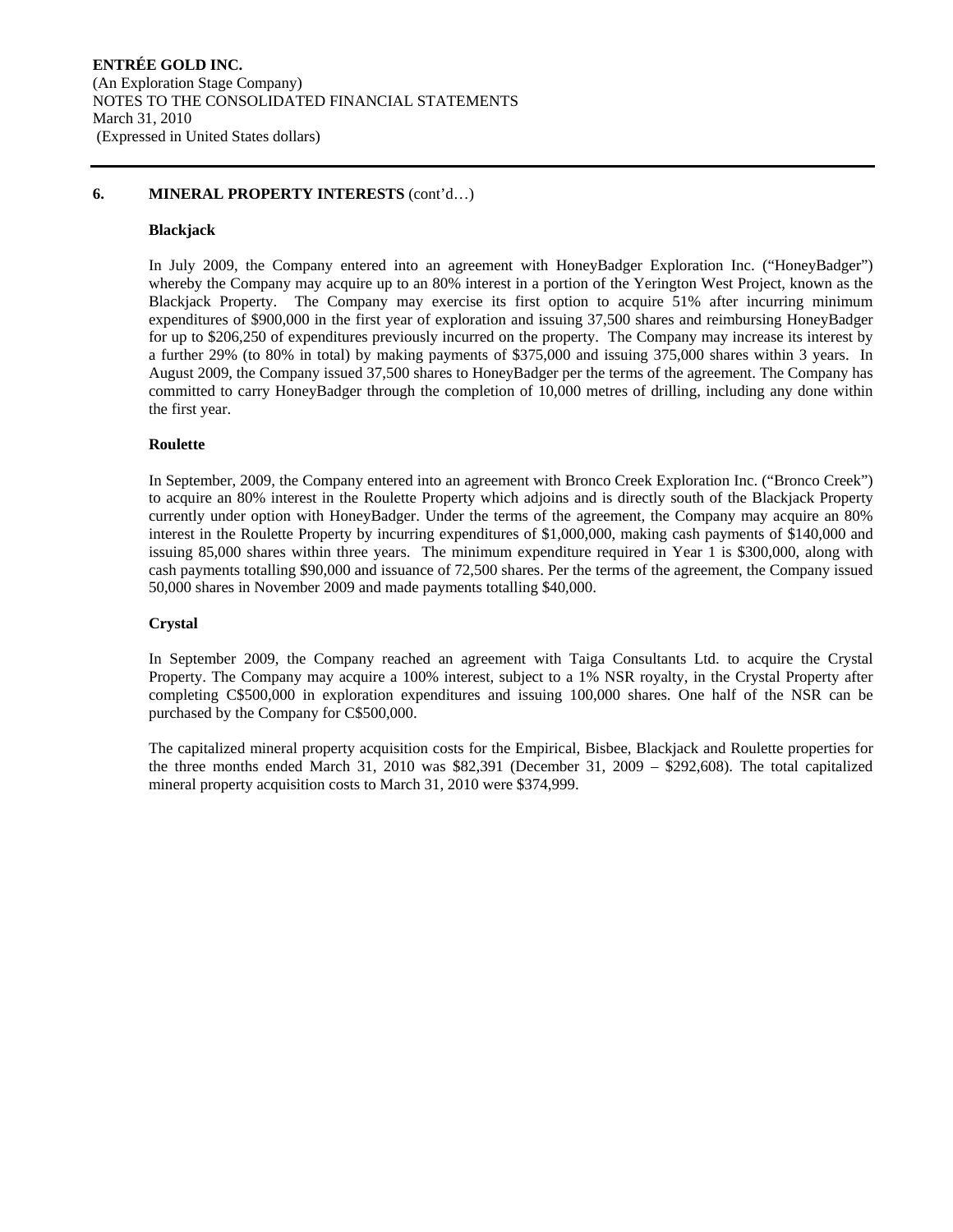# **6. MINERAL PROPERTY INTERESTS** (cont'd…)

Mineral property interest costs expensed are summarized as follows:

|                                              | Three Months<br>Ended<br>March 31,<br>2010 | Three Months<br>Ended<br>March 31,<br>2009 | Inception<br>(July 19,1995) -<br>March 31,<br>2010 |
|----------------------------------------------|--------------------------------------------|--------------------------------------------|----------------------------------------------------|
| <b>MONGOLIA</b>                              |                                            |                                            |                                                    |
| Lookout Hill                                 | 570,839                                    | 1,251,985                                  | 41,099,073                                         |
| Manlai                                       |                                            | 6,520                                      | 4,308,930                                          |
| <b>Total Mongolia</b>                        | 570,839                                    | 1,258,505                                  | 45,408,003                                         |
| <b>CHINA</b><br>Huaixi<br><b>Total China</b> | 185,824<br>185,824                         | 147,018<br>147,018                         | 1,968,372<br>1,968,372                             |
| <b>USA</b>                                   |                                            |                                            |                                                    |
| Lordsburg                                    | 50,669                                     | 484,511                                    | 2,816,640                                          |
| Empirical                                    | 16,517                                     | 28,478                                     | 1,897,898                                          |
| <b>Bisbee</b>                                | 107,614                                    | 72,439                                     | 445,477                                            |
| Blackjack                                    | 50,946                                     |                                            | 526,363                                            |
| Roulette                                     | 16,197                                     |                                            | 68,558                                             |
| <b>Total USA</b>                             | 241,943                                    | 585,428                                    | 5,754,936                                          |
| <b>OTHER</b>                                 | 109,758                                    | 24,646                                     | 2,826,639                                          |
| <b>Total all locations</b>                   | 1,108,364<br>\$                            | \$<br>2,015,597                            | \$<br>55,957,950                                   |

# **7. LOANS PAYABLE**

Under the terms of the Earn-In Agreement (Note 6), Ivanhoe Mines will contribute funds to approved joint venture programs and budgets on the Company's behalf. Interest on each loan advance shall accrue at an annual rate equal to Ivanhoe Mines' actual cost of capital or the prime rate of the Royal Bank of Canada, plus two percent (2%) per annum, whichever is less, as at the date of the advance. The loans will be repayable by the Company monthly from ninety percent (90%) of the Company's share of available cash flow from the joint venture. In the absence of available cash flow, the loans will not be repayable. The loans are unsecured and the Company will use the proceeds of the loans only to meet its obligations under the joint venture. The loans are not expected to be repaid within one year.

# **8. COMMON STOCK**

# **Share issuances**

In February 2010, the Company issued 30,000 shares at a fair value of \$82,391 to Empirical pursuant to the January 2008 mineral property option agreement (Note 6).

During the three months ended March 31, 2010, the Company issued 392,968 common shares for cash proceeds of \$609,976 on the exercise of stock options. The fair value recorded when the options were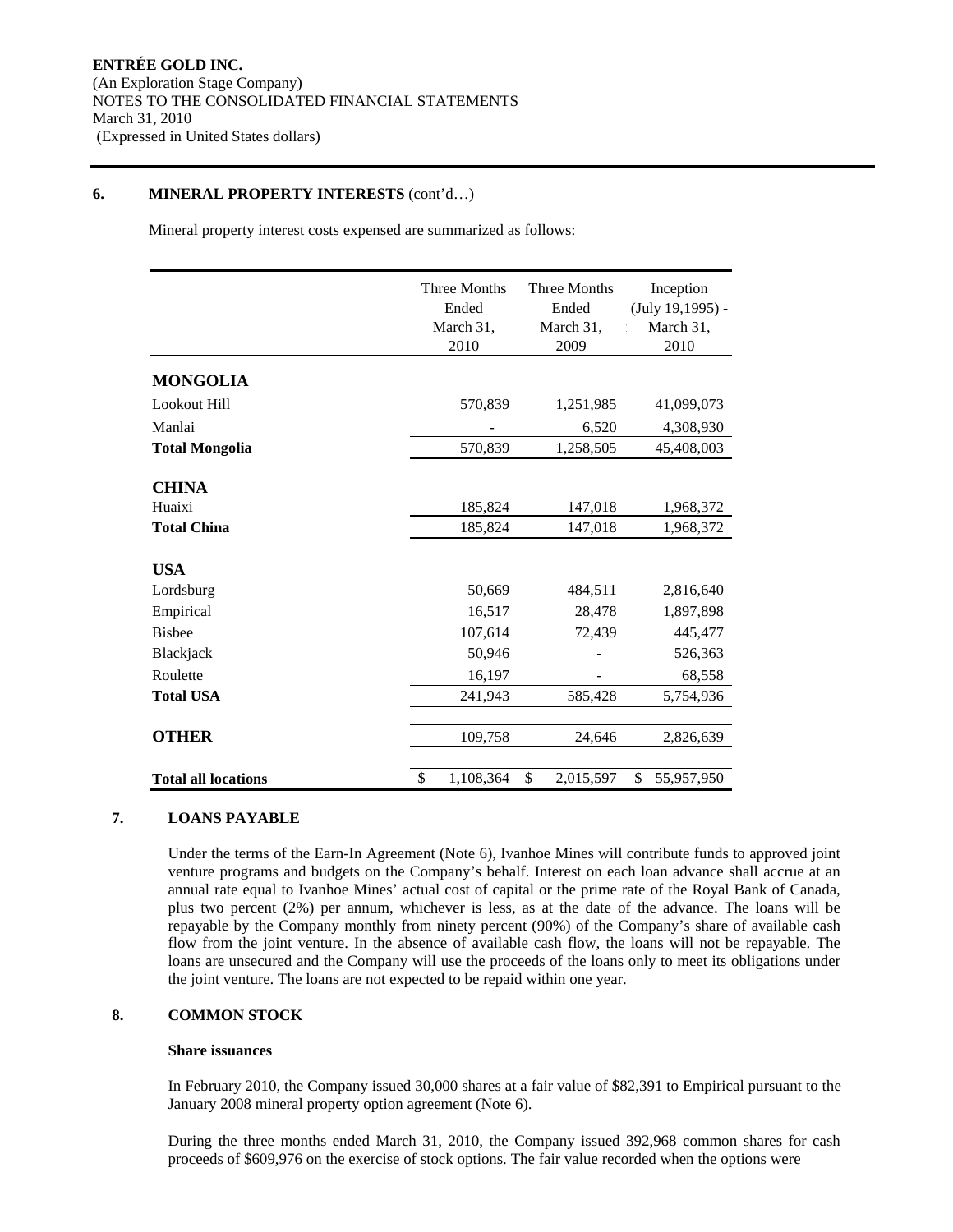granted of \$324,232 has been transferred from additional paid–in capital to common stock on the exercise of the options.

#### **Stock options**

The Company has adopted a stock option plan (the "Plan") to grant options to directors, officers, employees and consultants. Under the Plan, as amended in May 2008, the Company may grant options to acquire up to 12,200,000 common shares of the Company. Options granted can have a term up to ten years and an exercise price typically not less than the Company's closing stock price at the date of grant.

The Company uses the Black-Scholes option pricing model to determine the fair value of stock options granted. For employees, the compensation expense is amortized on a straight-line basis over the requisite service period which approximates the vesting period. Compensation expense for stock options granted to non-employees is recognized over the contract services period or, if none exists, from the date of grant until the options vest. Compensation associated with unvested options granted to non-employees is re-measured on each balance sheet date using the Black-Scholes option pricing model.

The Company uses historical data to estimate option exercise, forfeiture and employee termination within the valuation model. For non-employees, the expected term of the options approximates the full term of the options. The risk-free interest rate is based on a treasury instrument whose term is consistent with the expected term of the stock options. The Company has not paid and does not anticipate paying dividends on its common stock; therefore, the expected dividend yield is assumed to be zero. Companies are required to utilize an estimated forfeiture rate when calculating the expense for the reporting period. Based on the best estimate, management applied the estimated forfeiture rate of Nil in determining the expense recorded in the accompanying Statements of Operations.

|                              |               | Weighted Average      |
|------------------------------|---------------|-----------------------|
|                              | Number of     | <b>Exercise Price</b> |
|                              | <b>Shares</b> | (C\$)                 |
| Balance at December 31, 2008 | 10,651,800    | 1.65                  |
| Granted                      | 3,622,500     | 1.97                  |
| Exercised                    | (2,355,948)   | 1.23                  |
| Cancelled                    | (289, 552)    | 1.15                  |
| Expired                      | (721,000)     | 1.60                  |
| Balance at December 31, 2009 | 10,907,800    | 1.86                  |
| Exercised                    | (392,968)     | 1.58                  |
| Balance at March 31, 2010    | 10,514,832    | 1.87                  |

Stock option transactions are summarized as follows:

There were no stock options granted during the three months ended March 31, 2010. The weighted average fair value per stock option granted during the three months ended March 31, 2009 was C\$0.88. The number of stock options exercisable at March 31, 2010 was 10,514,832.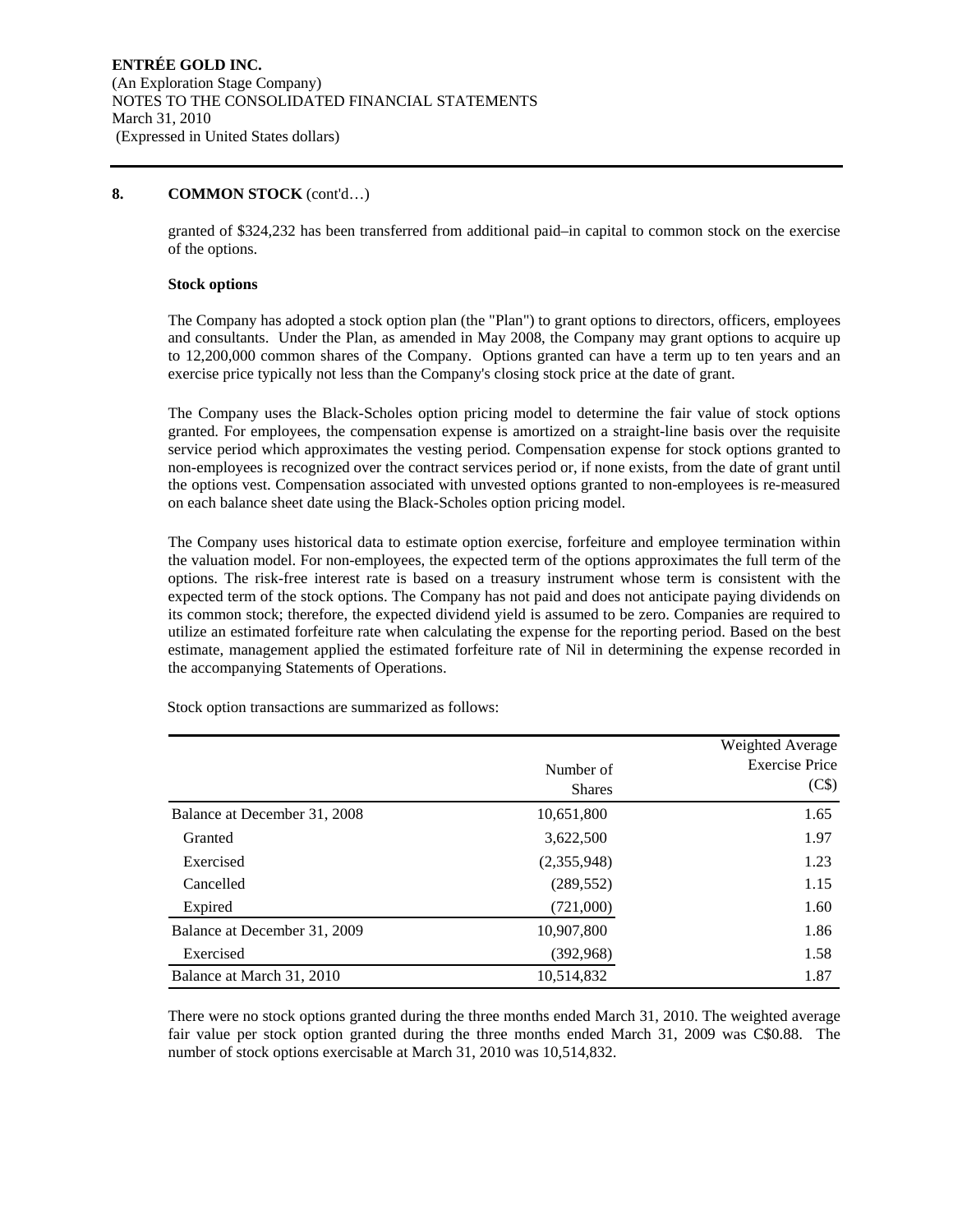# **Stock options** (cont'd…)

At March 31, 2010, the following stock options were outstanding:

| Number of<br>Options | Exercise<br>Price<br>(C\$) | Aggregate<br><b>Intrinsic Value</b><br>(C\$) | <b>Expiry Date</b>      | Number of<br>Options<br>Exercisable | Aggregate<br><b>Intrinsic Value</b><br>(C\$) |
|----------------------|----------------------------|----------------------------------------------|-------------------------|-------------------------------------|----------------------------------------------|
|                      |                            |                                              |                         |                                     |                                              |
| 10,000               | 2.00                       | 9,200                                        | April 3, 2010           | 10,000                              | 9,200                                        |
| 30,000               | 1.48                       | 43,200                                       | May 24, 2010            | 30,000                              | 43,200                                       |
| 1,949,032            | 1.75                       | 2,280,367                                    | June 9, 2010            | 1,949,032                           | 2,280,367                                    |
| 25,000               | 1.66                       | 31,500                                       | August 25, 2010         | 25,000                              | 31,500                                       |
| 100,000              | 1.80                       | 112,000                                      | January 23, 2011        | 100,000                             | 112,000                                      |
| 100,000              | 2.20                       |                                              | 72,000 February 8, 2011 | 100,000                             | 72,000                                       |
| 20,000               | 2.34                       | 11.600                                       | March 28, 2011          | 20,000                              | 11,600                                       |
| 857,300              | 1.32                       | 1,371,680                                    | July 10, 2011           | 857,300                             | 1,371,680                                    |
| 50,000               | 1.77                       | 57,500                                       | January 22, 2012        | 50,000                              | 57,500                                       |
| 200,000              | 2.16                       | 152,000                                      | April 5, 2012           | 200,000                             | 152,000                                      |
| 500,000              | 2.06                       | 430,000                                      | May 16, 2012            | 500,000                             | 430,000                                      |
| 479,500              | 2.30                       | 297,290                                      | May 31, 2012            | 479,500                             | 297,290                                      |
| 5,000                | 2.58                       | 1.700                                        | January 9, 2013         | 5,000                               | 1,700                                        |
| 1,487,000            | 2.00                       | 1,368,040                                    | April 3, 2013           | 1,487,000                           | 1,368,040                                    |
| 12,500               | 1.55                       | 17,125                                       | May 21, 2013            | 12,500                              | 17,125                                       |
| 125,000              | 2.02                       | 112,500                                      | July 17, 2013           | 125,000                             | 112,500                                      |
| 1,156,500            | 1.55                       | 1,584,405                                    | September 17, 2013      | 1,156,500                           | 1,584,405                                    |
| 1,565,500            | 1.32                       | 2,504,800                                    | February 12, 2014       | 1,565,500                           | 2,504,800                                    |
| 1,842,500            | 2.60                       | 589,600                                      | December 22, 2014       | 1,842,500                           | 589,600                                      |
| 10,514,832           |                            | \$11,046,507                                 |                         | 10,514,832                          | \$<br>11,046,507                             |

The aggregate intrinsic value in the preceding table represents the total intrinsic value, based on the Company's closing stock price of C\$2.92 per share as of March 31, 2010, which would have been received by the option holders had all options holders exercised their options as of that date. The total number of inthe-money options vested and exercisable as of March 31, 2010 was 10,514,832. The total intrinsic value of options exercised during the three months ended March 31, 2010 was \$527,973 (March 31, 2009 -\$Nil).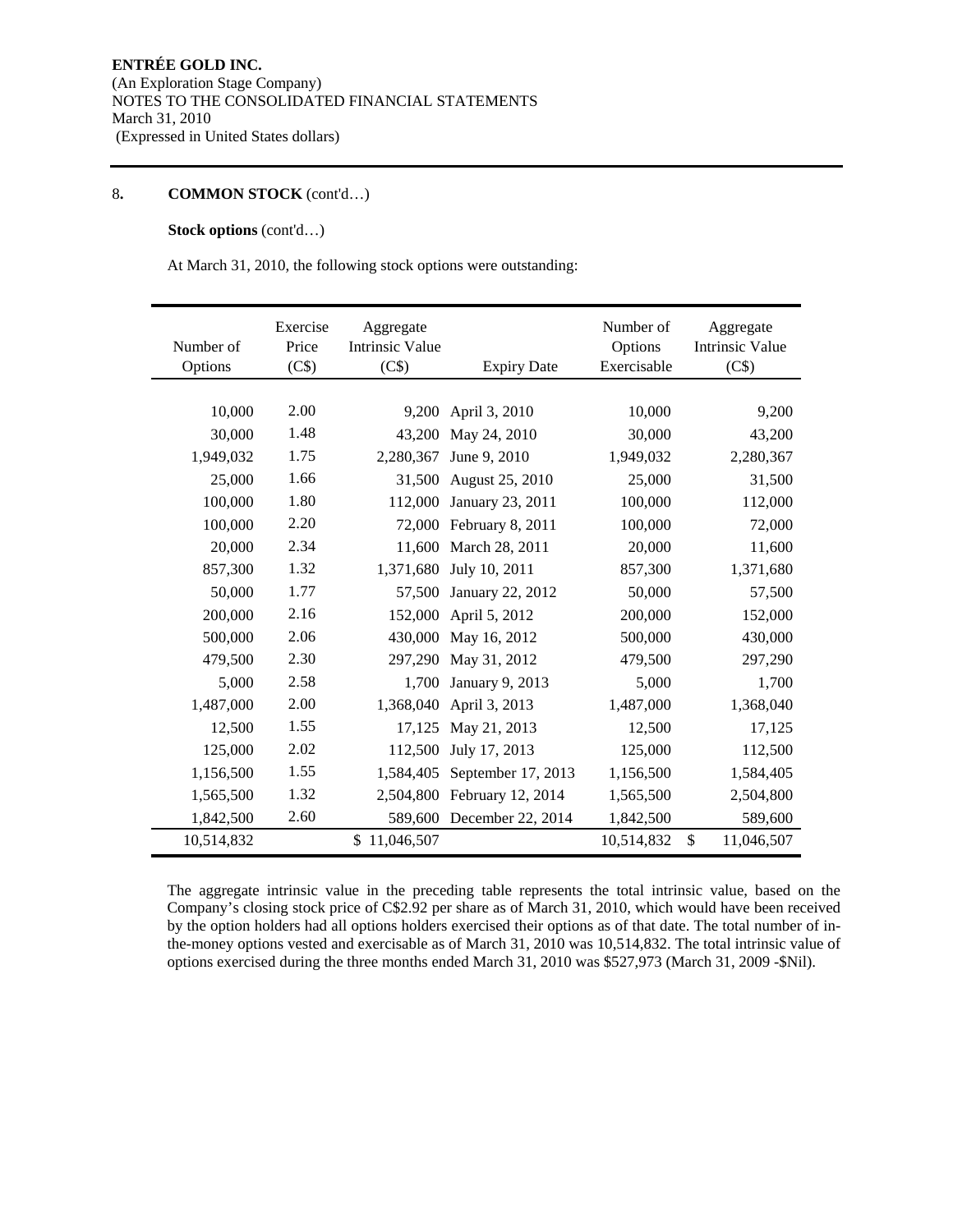# **Stock options** (cont'd…)

The following table summarizes information regarding the non-vested stock purchase options outstanding as of March 31, 2010.

|                                         | Number of<br>Options | Weight Average<br>Grant-Date Fair<br>Value (C\$) |
|-----------------------------------------|----------------------|--------------------------------------------------|
| Non-vested options at December 31, 2008 | 166,667              | 1.43                                             |
| Vested                                  | (166, 667)           |                                                  |
| Non-vested options at December 31, 2009 |                      |                                                  |
| Non-vested options at March 31, 2010    |                      |                                                  |

# **Stock-based compensation**

No stock options were granted during the three months ended March 31, 2010. The fair value of stock options granted during the three months ended March 31, 2009 was \$1,250,242 which was fully recognized upon grant. Stock-based compensation recognized during the three months ended March 31, 2010 was Nil (March 31, 2009 - \$1,301,221) which has been recorded in the consolidated statements of operations as follows with corresponding additional paid-in capital recorded in stockholders' equity:

|                                                   | Three Months<br>Ended<br>March 31,<br>2010 | Three Months<br>Ended<br>March 31,<br>2009 |           |    | Cumulative to<br>March 31,<br>2010 |
|---------------------------------------------------|--------------------------------------------|--------------------------------------------|-----------|----|------------------------------------|
| Consulting fees                                   | \$<br>$\qquad \qquad -$                    | \$                                         |           | \$ | 1,794,562                          |
| Legal                                             |                                            |                                            |           |    | 287,931                            |
| Management fees                                   |                                            |                                            | 1,075,289 |    | 8,131,956                          |
| Mineral property interests                        |                                            |                                            | 160,271   |    | 3,235,267                          |
| Office and administration                         |                                            |                                            | 21,891    |    | 3,153,783                          |
| Stockholder communications and investor relations |                                            |                                            | 43,770    |    | 1,053,377                          |
|                                                   | \$                                         | \$                                         | 1.301.221 | S. | 17,656,876                         |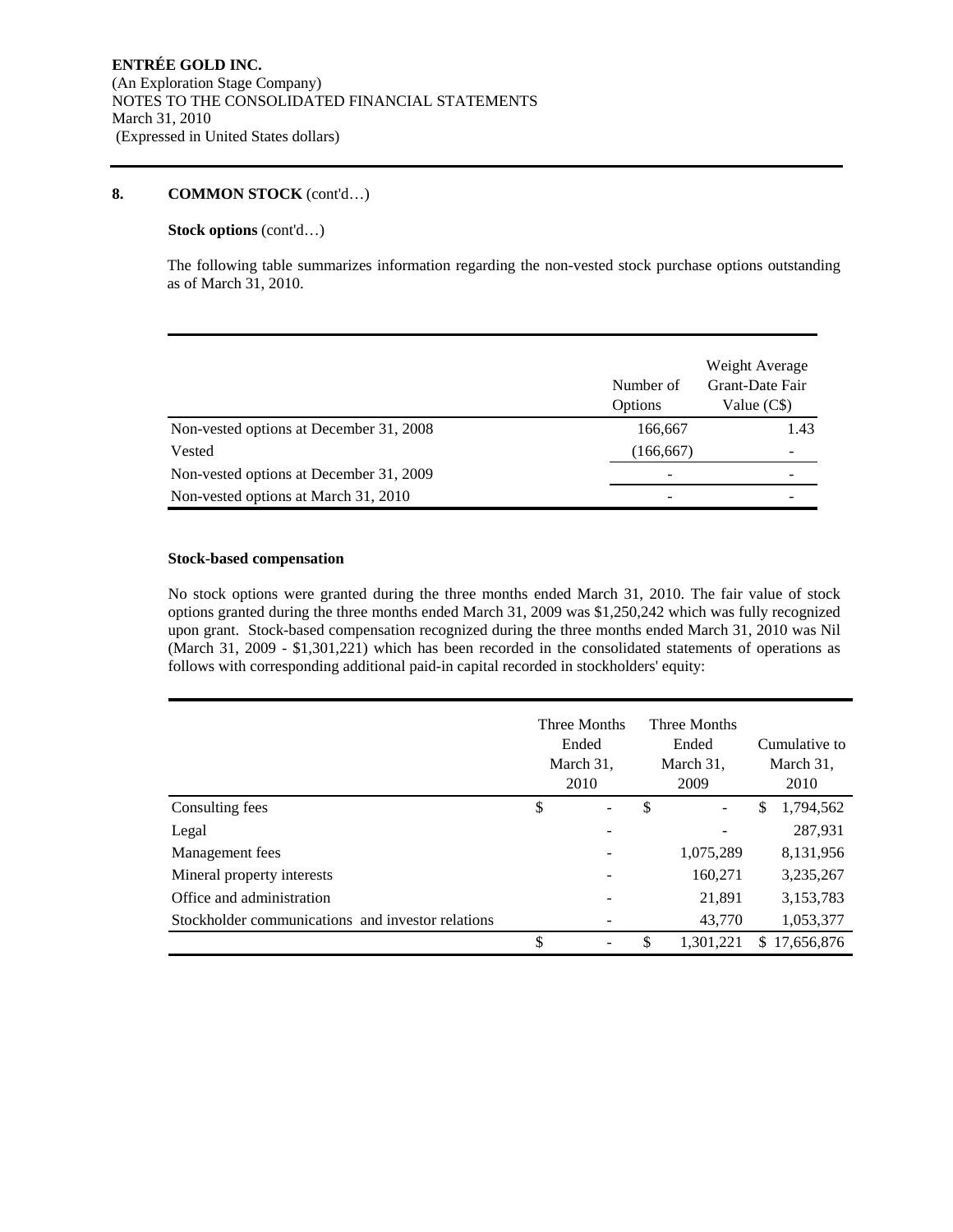# **Stock-based compensation** (cont'd…)

The following weighted-average assumptions were used for the Black-Scholes valuation of stock options granted:

|                                                                            | Three Months<br>Ended<br>March 31,<br>2010                              | Three Months<br>Ended<br>March 31,<br>2009 |
|----------------------------------------------------------------------------|-------------------------------------------------------------------------|--------------------------------------------|
| Risk-free interest rate                                                    | $\overline{\phantom{0}}$                                                | 1.95%                                      |
| Expected life of options (years)<br>Annualized volatility<br>Dividend rate | $\overline{\phantom{a}}$<br>$\overline{\phantom{a}}$<br>$\qquad \qquad$ | 5.00<br>81.00%<br>$0.00\%$                 |
|                                                                            |                                                                         |                                            |

# **9. SEGMENT INFORMATION**

The Company operates in one business segment being the exploration of mineral property interests.

Geographic information is as follows:

|                     | March 31,<br>2010 |     | December 31.<br>2009 |  |
|---------------------|-------------------|-----|----------------------|--|
| Identifiable assets |                   |     |                      |  |
| Canada              | \$<br>43,588,844  | -\$ | 44,269,665           |  |
| Mongolia            | 978,908           |     | 906,485              |  |
| <b>USA</b>          | 675,535           |     | 583,461              |  |
| China               | 20,622            |     | 44,509               |  |
|                     | \$<br>45,263,909  | S   | 45,804,120           |  |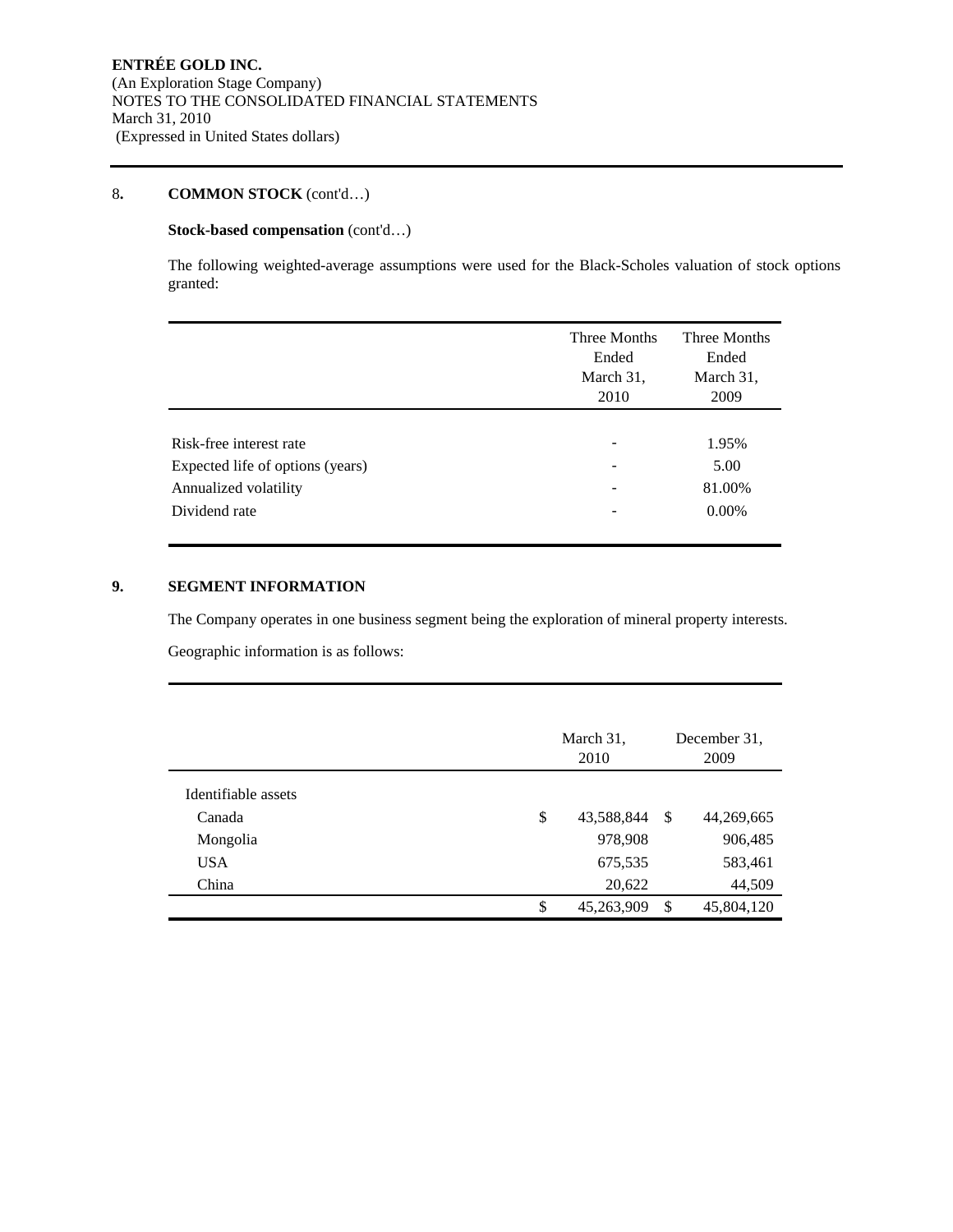#### Three Months Ended March 31, 2010 Three Months Ended March 31, 2009 Loss for the period Canada **(1,176,056)** \$ (1,176,056) \$ (1,690,288) Mongolia (619,052) (1,298,725) USA (277,100) (586,759) China (83,956) (139,947)  $$ (2,156,164) $ (3,715,719)$

# **9. SEGMENT INFORMATION** (cont'd...)

# **10. FINANCIAL INSTRUMENTS**

The Company's financial instruments consist of cash and cash equivalents, receivables, investments, accounts payable and accrued liabilities and loans payable. Unless otherwise noted, it is management's opinion that the Company is not exposed to significant interest or credit risks arising from these financial instruments. The fair value of these financial instruments approximates their carrying values, except as noted below.

The Company is exposed to currency risk by incurring certain expenditures in currencies other than the Canadian dollar. The Company does not use derivative instruments to reduce this currency risk.

Fair value measurement is based on a fair value hierarchy, which requires an entity to maximize the use of observable inputs and minimize the use of unobservable inputs when measuring fair value. The standard describes three levels of inputs that may be used to measure fair value are:

Level 1 — Quoted prices that are available in active markets for identical assets or liabilities.

Level 2 —Quoted prices in active markets for similar assets that are observable.

Level 3 — Unobservable inputs that are supported by little or no market activity and that are significant to the fair value of the assets or liabilities.

At March 31, 2010, the Company had one Level 3 financial instrument with a fair value of \$2,358,123. (Note 4)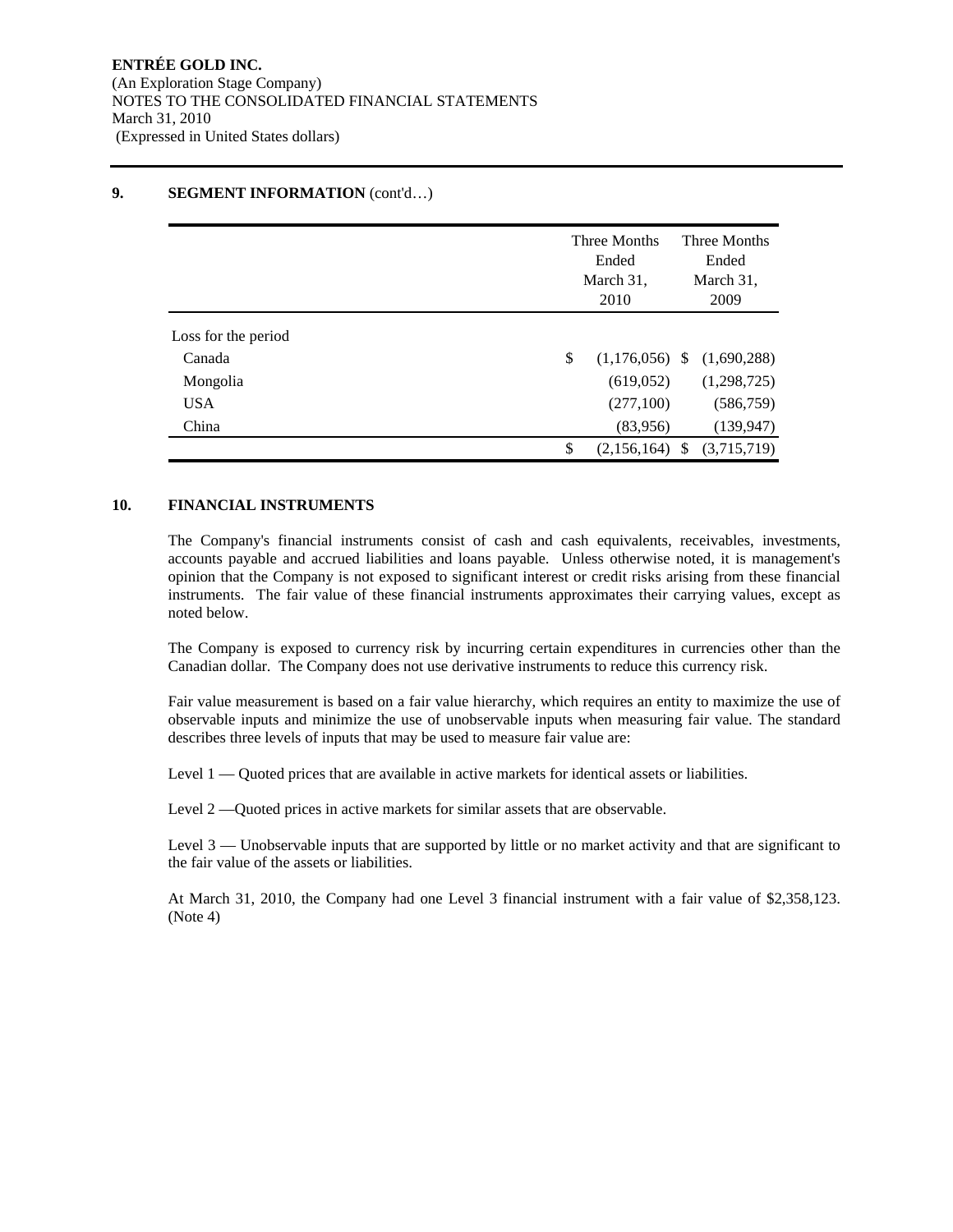#### 10. FINANCIAL INSTRUMENTS (cont'd...)

|                                | <b>Fair Value Measurements Using Significant</b><br>Unobservable Inputs (Level 3) |  |  |
|--------------------------------|-----------------------------------------------------------------------------------|--|--|
| Balance, December 31, 2009     | 2,166,597                                                                         |  |  |
| Total unrealized gain          | 121,338                                                                           |  |  |
| Total foreign exchange gain    | 70,188                                                                            |  |  |
| Ending Balance, March 31, 2010 | 2,358,123                                                                         |  |  |

Effective January 1, 2008, the Company adopted SFAS No. 159, "The Fair Value Option for Financial Assets and Financial Liabilities" which permits entities to choose to measure many financial instruments and certain other items at fair value that are not currently required to be measured at fair value. The Company did not elect to adopt the fair value option under this statement.

# **11. SUPPLEMENTAL DISCLOSURE WITH RESPECT TO CASH FLOWS**

The significant non-cash transactions for the three months ended March 31, 2010 consisted of the following items:

- issuance of 30,000 common shares (March 31, 2009 20,000) in payment of mineral property acquisitions valued at \$82,391 (March 31, 2009 - \$22,515) which has been capitalized as mineral property interests,
- accounts payable of \$151,965 (March 31, 2009 Nil) relating to deferred acquisition costs associated with PacMag Metals Limited ("PacMag") (Note 13),
- funding by Ivanhoe Mines of the Company's investment requirement for the Ivanhoe-Entree joint venture of \$16,377.

Cash and cash equivalents consisted of cash of \$39,326,284 (March 31, 2009 - \$2,499,860) and short-term investments of \$Nil (March 31, 2009 - \$38,524,554).

# **12. COMMITMENTS**

The Company is committed to make lease payments for the rental of office space as follows:

| 2010 | 101,644 |
|------|---------|
| 2011 | 37.112  |
|      | 138,756 |

#### **13. SUBSEQUENT EVENTS AND PROPOSED TRANSACTION**

Subsequent to March 31, 2010, the Company issued 458,332 common shares for proceeds of C\$828,656 on the exercise of stock options

On November 29, 2009 the Company announced that it had entered into a Scheme Implementation Agreement with PacMag to implement Australian Schemes of Arrangement to acquire all of the issued shares and options of PacMag.

The aggregate consideration payable by the Company for all of the PacMag shares and options will be approximately 15 million shares and C\$6,343,500.